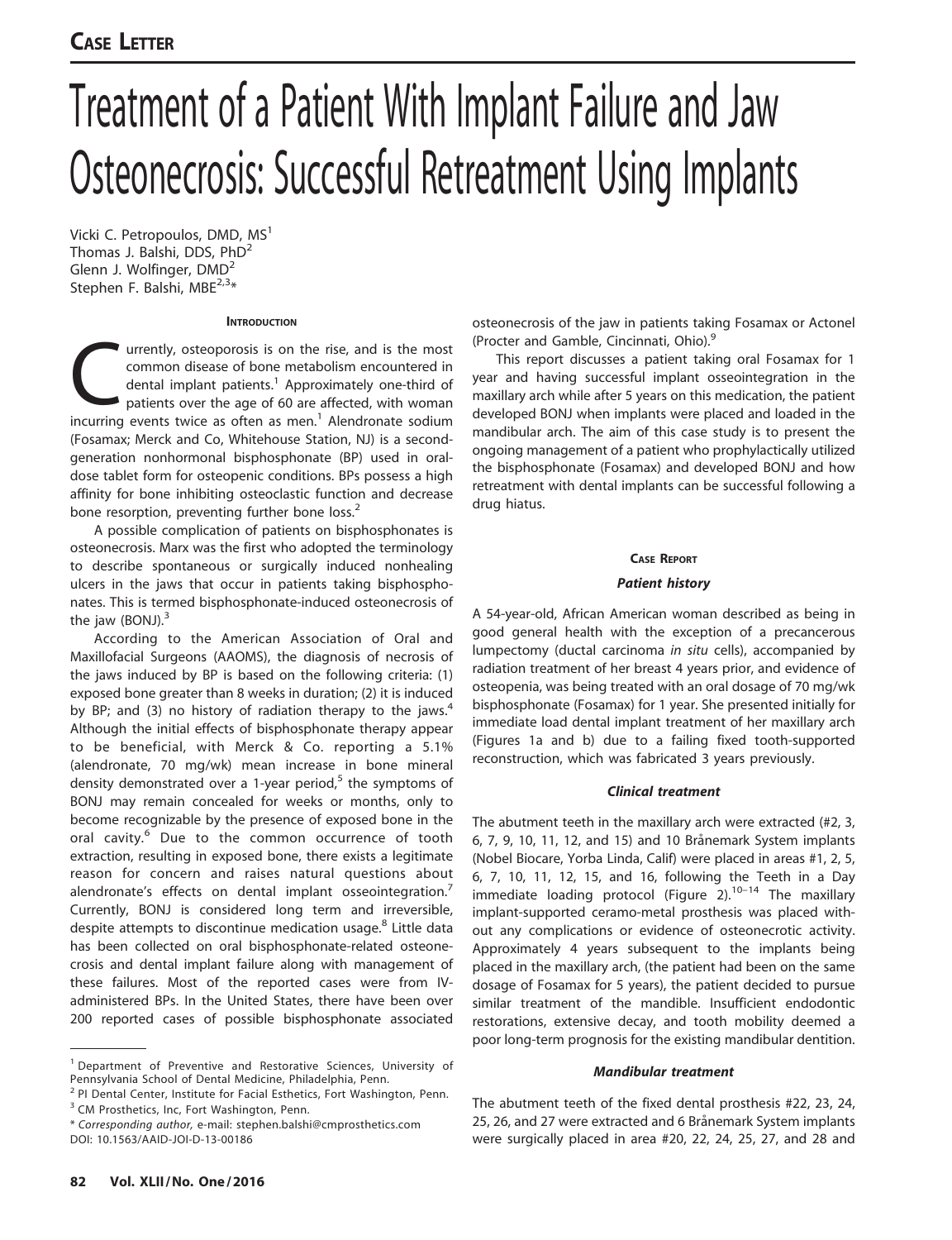

FIGURES 1-8. FIGURE 1. (a) Initial clinical presentation of patient with failing reconstruction. (Patient had been on oral bisphosphonates for 1 year). (b) Panoramic radiograph of initial presentation showing failing reconstruction. Figure 2. Panoramic radiograph of maxillary implantsupported reconstruction in place following Teeth in a Day immediate load protocol. FIGURE 3. Panoramic radiograph of 6 immediately loaded Brånemark fixtures placed following extractions (4 years following maxillary implant reconstruction; patient had been on oral bisphosphonate for 5 years). FIGURE 4. Ulceration in #22 area. FIGURE 5. Left inferior border of the mandible with purulent drainage (with permission from Quintessence). FIGURE 6. Open debridement of the mandible. Bone destruction, pus, granulation tissue, and apices of the dental implants were encountered (with permission from Quintessence). FIGURE 7. Four of the 6 implants were completely mobile and removed (with permission from Quintessence). FIGURE 8. Closure of the mandible after debridement (with permission from Quintessence).

immediately loaded following the Teeth in a Day protocol (Figure 3). There was no evidence of any infection from the extraction of the remaining abutment teeth. Per Teeth in A Day Protocol, the patient was on an antibiotic following the extraction of teeth #22, 23, 24, 25, 26, and 27. The patient left the surgical suite with a fully functional, all-acrylic resin screwretained provisional prosthesis.

# Postsurgical patient management

Two weeks postsurgery, the patient presented for suture removal and postoperative evaluation. The patient was experiencing pain subsequent to the surgery in proximity to the left canine. Intraoral examination confirmed an area of soft tissue, which appeared to be healing at a slower rate (Figure 4).

The next day, the patient returned with discomfort and submandibular swelling under her chin (lateral inferior aspect). Occlusal radiographs were taken and the patient was prescribed Keflex (Eli Lilly & Co, Vernier, Switzerland), 500 mg/d over a period of 10 days.

Over a period of 8 weeks, the patient's condition worsened. An extraoral fistula presented with discharge from the lesion on the left inferior border of the mandible (Figure 5). The patient was advised to continue her medications while on vacation and to seek local specialty services if needed. A computerized tomography (CT) scan and a biopsy were obtained for lab assessment on fungi, anaerobic, and aerobic bacterial cultures.

CT scan data analysis revealed a massive loss of the inferior border of the mandible bilaterally, with an island of cortex in the midline. The cancellous bone appeared totally devoid around a wide perimeter surrounding the implants on both sides. On the left side, bone destruction was so significant that only minimal buccal and lingual cortical plates remained to prevent a pathologic fracture. Lab tests showed Stenotrophomonas maltophilia and the diagnosis was made of oral bisphosphonate-induced osteonecrosis of the mandible with a secondary osteomyelitis and foreign bodies.

The patient was administered piperacillin tazobactum combination prior to surgery since Stenotrophomonas maltophilila are most sensitive to this combination, 4.5 g every 8 hours for 5 days. She was referred to Jackson South Community Hospital (Miami, Florida) where the mandibular prosthesis was removed. An extraoral incision was made along the inferior border of the mandible. Granulation tissue and necrotic bone were removed (Figure 6). The last 2 posterior implants on the right and the left sides were encapsulated in granulation tissue and removed (Figure 7). The area was then irrigated with chlorhexidine (3M ESPE, St Paul, Minn) prior to closure (Figure 8). Two months later, a gold bar was fabricated (Figures 9a and b) to provide additional support for a modified mandibular overdenture prosthesis (Figure 9c) retained with the 2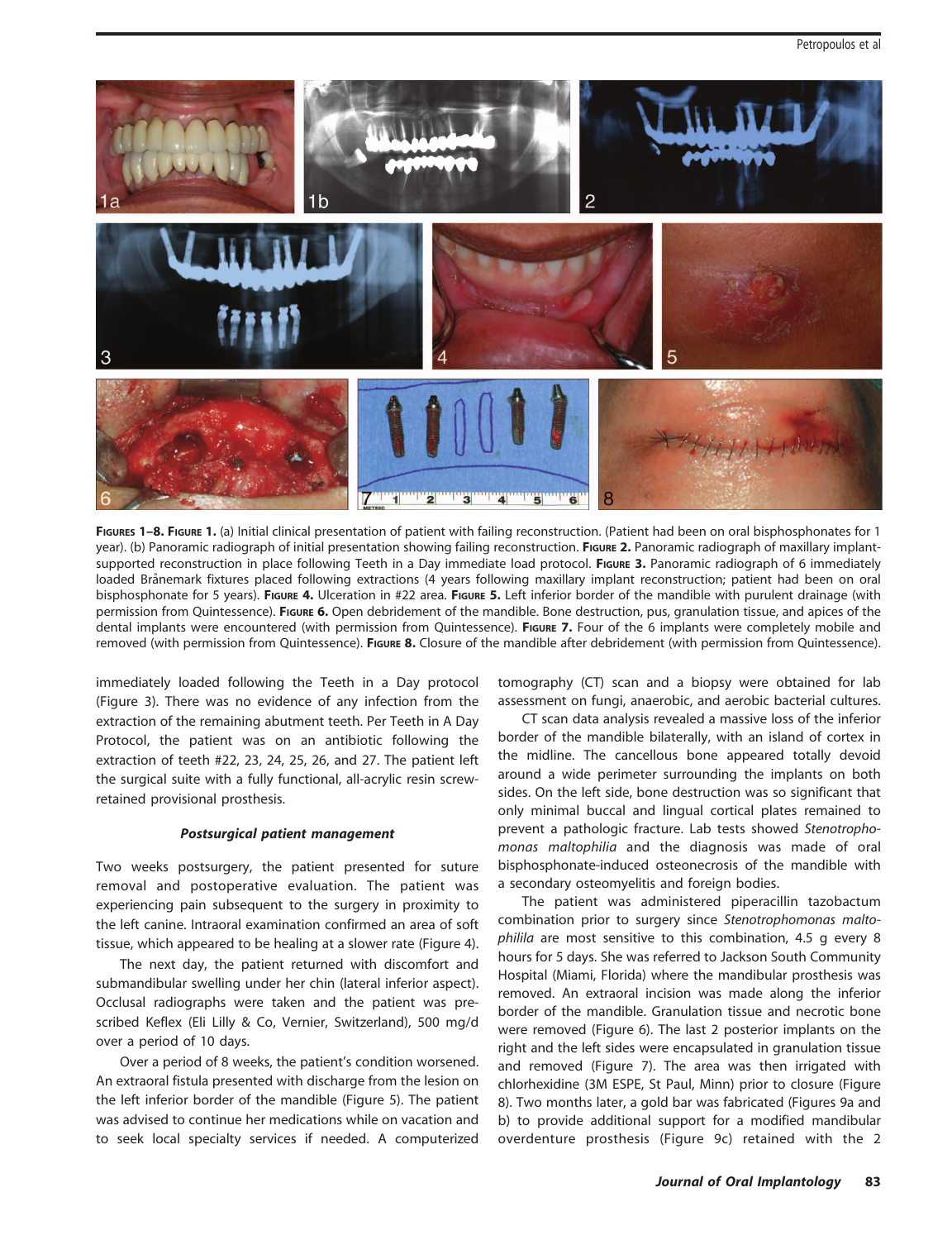Successful Implant Retreatment of Patient with Jaw Osteonecrosis



FIGURES 9-12. FIGURE 9. (a) Panoramic radiograph of remaining 2 implants supporting removable overdenture prosthesis. (b) Intraoral view of gold bar supported by 2 fixtures. (c) Intaglio view of mandibular prosthesis with 2 Hader clip attachments. FIGURE 10. Four mandibular implants placed posteriorly following a 2.5-year drug hiatus. FIGURE 11. Final mandibular prosthesis. FIGURE 12. (a) Panoramic radiograph 11 years postoperative of maxillary reconstruction and 5 years of mandibular retreatment. (b) Intraoral view of maxillary and mandibular prostheses 11 and 5 years postoperative for maxillary and mandibular prostheses, respectively.

remaining anterior implants, which appeared stable. The patient was advised to discontinue her bisphosphonate medication indefinitely after consulting with her physician.

# Retreatment of mandibular arch

Two and a half years following a drug hiatus from the Fosamax, the patient's medical history was reviewed and results from a CTX (carboxy terminal collagen crosslinks) test (Quest Diagnostics Lab, Horsham, Penn) indicated 457 pg/mL, which showed that her bone healing capabilities had returned to normal levels.<sup>15</sup> CTX levels below 100 indicate high level of risk; CTX levels between 100 and 150 indicate moderate risk; CTX levels above 150 indicate little to no risk. The patient had 4 Brånemark System implants placed in area #20, 22, 27, and 29, all of which were immediately loaded (Figure 10). The implant in area #27 was placed into the inferior cortex of the mandible to achieve high primary stability in the immediate loading protocol employed. The existing mandibular overdenture was converted into an all-acrylic resin screw-retained provisional prosthesis.

# Definitive Mandibular Prosthesis

Three months following her second mandibular implant surgery, final impressions were made for a metal-resin implant fixed complete dental prosthesis which was delivered 1 month later (Figure 11). The patient has been followed for 5 years and recall visits remain uneventful (Figures 12a and 1b). The maxillary prosthesis has been stable and held its integrity over the past 11 years.

### **DISCUSSION**

The patient had a history of taking Fosamax (sodium alendronate) for 5 years when she presented for implant placement in the mandibular jaw. The patient met the criteria suggested by AAOMS and, from the cell culture, was diagnosed with BONJ. Few reports have investigated risk factors; however, it is suggested that risk factors such as potency of bisphosphonates, period of taking bisposphonates, and systemic/local factors could influence the incidence of BONJ.<sup>16</sup>

Osteoporosis is a major public health threat. Since the introduction of alendronate sodium in 1995, approximately 191 million prescriptions have been distributed in the United States.<sup>17</sup> Therefore, it is of utmost importance to assess risks, especially when patients take BPs for a long period of time. Fuggazato reported<sup>18</sup> patients who had a history of taking oral bisphosphonate therapy for a mean period of 3.3 years had not experienced any incident of osteonecrosis following implant placement in intact ridges or tooth extractions with immediate